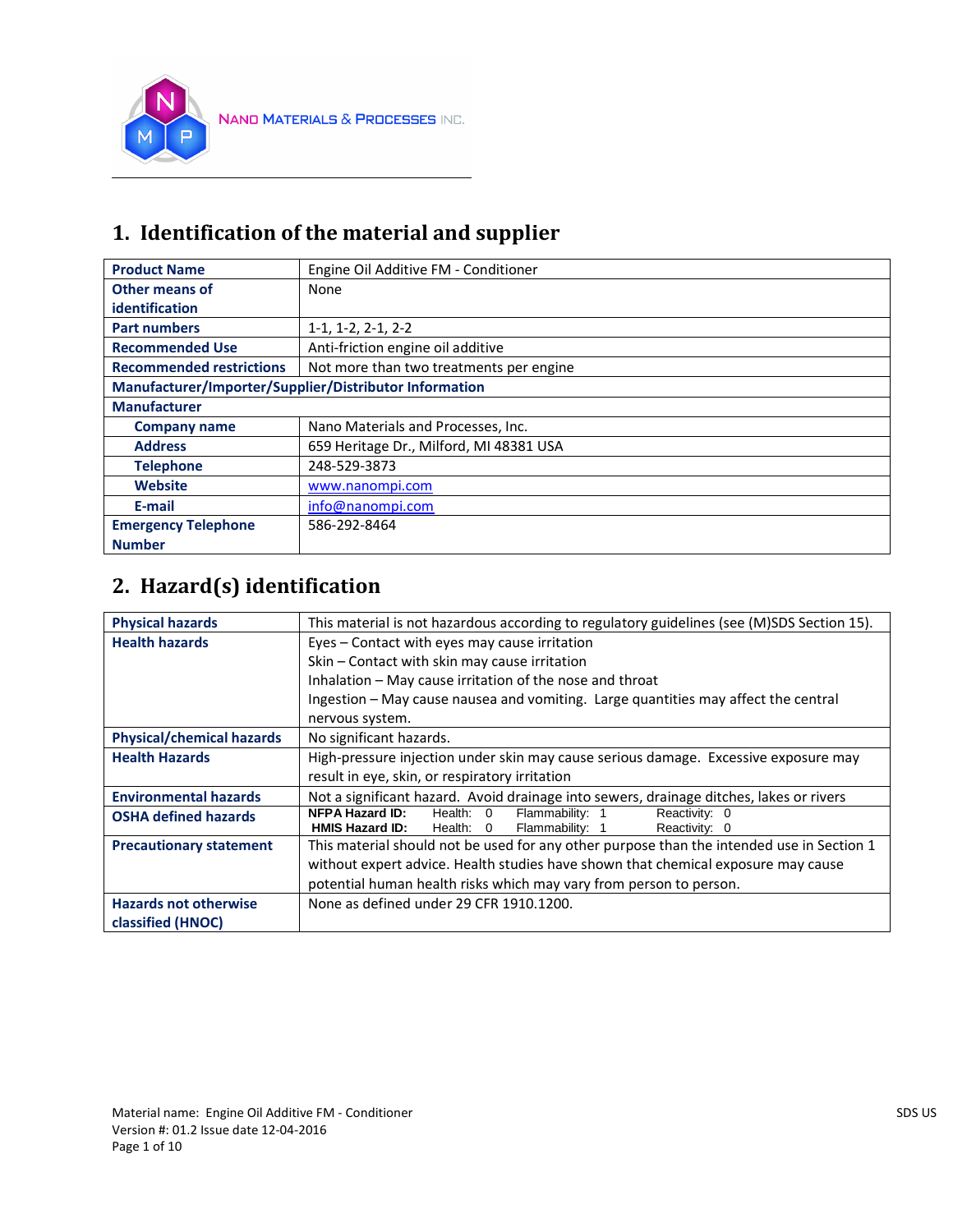### **3. Composition/information on ingredients**

|                 | This material is defined as a mixture.  |               |            |                         |
|-----------------|-----------------------------------------|---------------|------------|-------------------------|
| <b>Mixtures</b> |                                         |               |            |                         |
| Chemical name   | Common name and<br>synonyms             | CAS number    | %          | <b>GHS Hazard Codes</b> |
| Yukoil          | Semisynthetic motor oil                 |               |            |                         |
| Semisynthetic   | consisting of:                          |               | >96%       |                         |
| 10W-40          |                                         |               |            |                         |
|                 | Distillates (petroleum),                |               |            |                         |
|                 | hydrotreated heavy                      | 64742-55-8    | 30% to 50% | Asp. Tox. 1; H304       |
|                 | paraffinic                              |               |            |                         |
|                 | Mineral (base) oil                      | 278-012-2     | 40% to 60% | Para, 8.1               |
|                 | Phosphorodithioic acid,                 |               |            | Skin irrit. 2; H315     |
|                 | mixed O, O-bis(1,3                      | 84605-29-8    | 0.43% to   | Eye Damage 1; H318      |
|                 | dimethylbutyl and iso-Pr)               |               | 1.00%      | Aquatic Chronic 2;      |
|                 | esters, zinc salts                      |               |            | H411                    |
|                 | Reaction products of                    |               | $0.40%$ to | Aquatic Chronic 4;      |
|                 | Benzeneamine, N-phenyl-                 | 36878-20-3    | 0.80%      | H413                    |
|                 | with nonene (branched)                  |               |            |                         |
| Carbon          | Ultra dispersed diamond;                |               |            |                         |
|                 | detonation synthesis                    | Not available | < 2%       | Not available           |
|                 | nanodiamond; DSND                       |               |            |                         |
| Silicon )Si)    |                                         |               | < 2%       | Not available           |
| Magnesium (Mg)  |                                         |               | < 1.5%     | Not available           |
| Iron (Fe)       |                                         |               | < 0.5%     | Not available           |
| Aluminum (Al)   |                                         |               | < 0.2%     | Not available           |
| Calcium (Ca)    |                                         |               | < 0.2%     | Not available           |
| Nickel (Ni      |                                         |               | < 0.5%     | Not available           |
| Cobalt (Co)     |                                         |               | < 0.1%     | Not available           |
|                 | Other chemicals helow renortable levels |               |            |                         |

Other chemicals below reportable levels \* Designates that s specific chemical identity and/or percentage of composition has been withheld as a trade secret.

### **4. First-aid measures**

| Eye contact         | Flush thoroughly with water. If irritation occurs, get medical assistance.                                                                                                                                                                                                                                                                                                                                                                                                        |
|---------------------|-----------------------------------------------------------------------------------------------------------------------------------------------------------------------------------------------------------------------------------------------------------------------------------------------------------------------------------------------------------------------------------------------------------------------------------------------------------------------------------|
| <b>Skin contact</b> | Wash contact areas with soap and water. If product is injected into or under the skin, or<br>into any part of the body, regardless of the appearance of the wound or its size, the<br>individual should be evaluated immediately by a physician as a surgical emergency. Even<br>though initial symptoms from high pressure injection may be minimal or absent, early<br>surgical treatment within the first few hours may significantly reduce the ultimate extent<br>of injury. |
| <b>Inhalation</b>   | Remove from further exposure. For those providing assistance, avoid exposure to<br>yourself or others. Use adequate respiratory protection. If respiratory irritation,<br>dizziness, nausea, or unconsciousness occurs, seek immediate medical assistance. If<br>breathing has stopped, assist ventilation with a mechanical device or use mouth-to-mouth<br>resuscitation.                                                                                                       |
| <b>Ingestion</b>    | First aid is normally not required. Seek medical attention if discomfort occurs.                                                                                                                                                                                                                                                                                                                                                                                                  |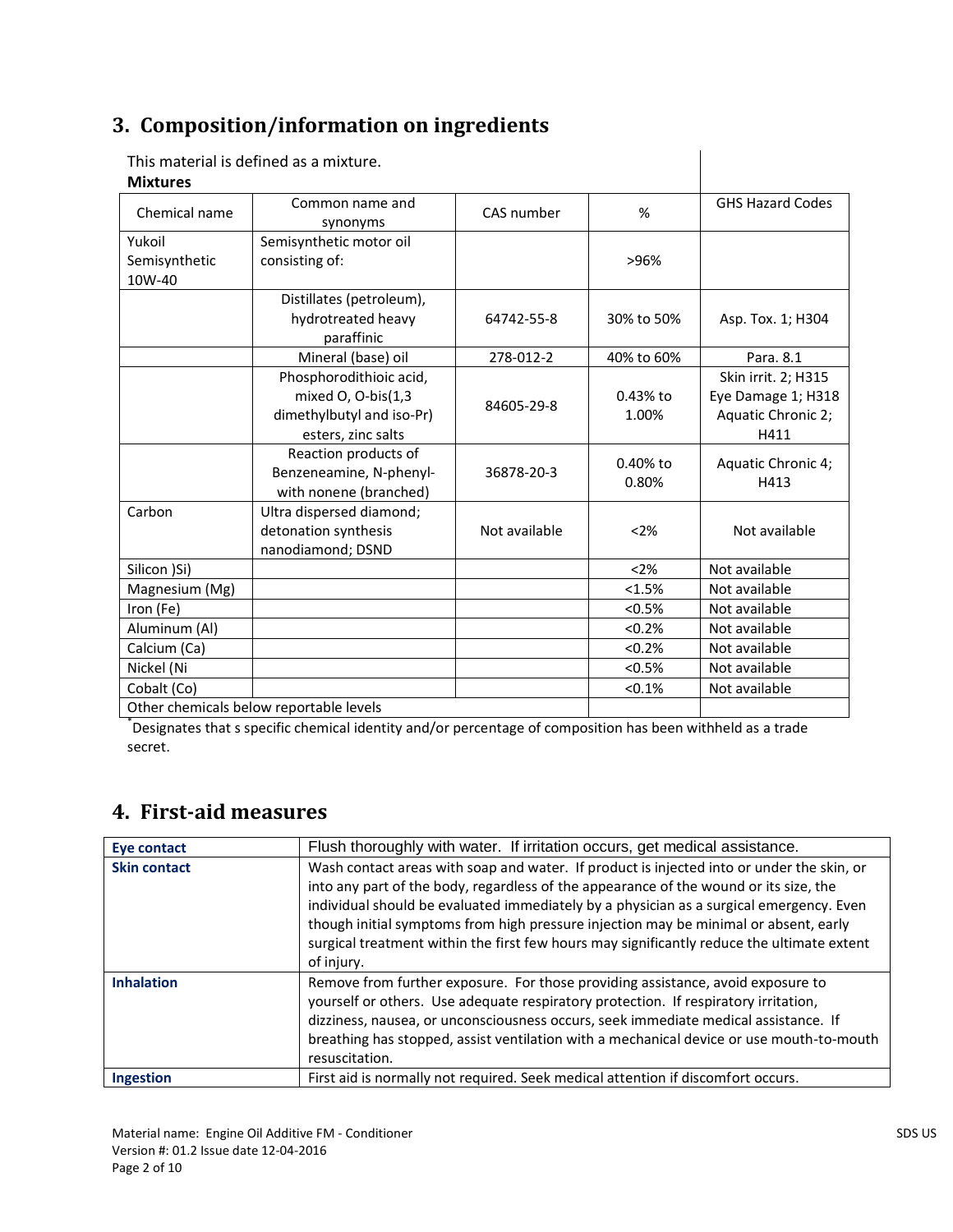# **5. Fire-fighting measures**

| <b>Extinguishing media</b>           |                                                                                     |
|--------------------------------------|-------------------------------------------------------------------------------------|
| <b>Suitable</b>                      | Use water fog, foam, dry chemical or carbon dioxide (CO2) to extinguish flames.     |
| <b>Unsuitable</b>                    | Straight streams of water                                                           |
| <b>Specific hazards arising from</b> | Hazardous combustion products: aldehydes, Incomplete combustion products, Oxides    |
| the chemical                         | of carbon, Smoke, Fume, Sulfur oxides                                               |
| <b>Special protective equipment</b>  | Firefighters should use standard protective equipment and in enclosed spaces, self- |
| and precautions for                  | contained breathing apparatus (SCBA).                                               |
| firefighters                         |                                                                                     |
| <b>Specific instructions</b>         |                                                                                     |
| <b>Firefighting</b>                  | Evacuate area. Prevent runoff from fire control or dilution from entering streams,  |
| equipment/instructions               | sewers, or drinking water supply.                                                   |
| <b>Specific methods</b>              | Use water spray to cool fire exposed surfaces and to protect personnel.             |

### **6. Accidental release measures**

| <b>Notification Procedures</b>                                                                    | In the event of a spill or accidental release, notify relevant authorities in accordance with<br>all applicable regulations. US regulations require reporting releases of this material to the<br>environment which exceed the applicable reportable quantity or oil spills which could<br>reach any waterway including intermittent dry creeks. The National Response Center can<br>be reached at (800)424-8802.                                                                                                                                                                                                                                                                                                                                                                                                                                                                                       |
|---------------------------------------------------------------------------------------------------|---------------------------------------------------------------------------------------------------------------------------------------------------------------------------------------------------------------------------------------------------------------------------------------------------------------------------------------------------------------------------------------------------------------------------------------------------------------------------------------------------------------------------------------------------------------------------------------------------------------------------------------------------------------------------------------------------------------------------------------------------------------------------------------------------------------------------------------------------------------------------------------------------------|
| <b>Personal precautions,</b><br>protective equipment and<br>emergency procedures                  | Avoid contact with spilled material. See Section 5 for fire fighting information. See the<br>Hazard Identification Section for Significant Hazards. See Section 4 for First Aid Advice.<br>See Section 8 for advice on the minimum requirements for personal protective<br>equipment. Additional protective measures may be necessary, depending on the specific<br>circumstances and/or the expert judgment of the emergency responders.                                                                                                                                                                                                                                                                                                                                                                                                                                                               |
| <b>Methods and materials for</b><br>containment and clean-up;<br><b>Environmental precautions</b> | Land Spill: Stop leak if you can do it without risk. Recover by pumping or with suitable<br>absorbent.<br>Water Spill: Stop leak if you can do it without risk. Confine the spill immediately with<br>booms. Warn other shipping. Remove from the surface by skimming or with suitable<br>absorbents. Seek the advice of a specialist before using dispersants.<br>Water spill and land spill recommendations are based on the most likely spill scenario for<br>this material; however, geographic conditions, wind, temperature, (and in the case of a<br>water spill) wave and current direction and speed may greatly influence the appropriate<br>action to be taken. For this reason, local experts should be consulted. Note: Local<br>regulations may prescribe or limit action to be taken.<br>Large Spill: Dike far ahead of liquid spill for later recovery and disposal. Prevent entry into |
|                                                                                                   | waterways, sewers, basements or confined areas.                                                                                                                                                                                                                                                                                                                                                                                                                                                                                                                                                                                                                                                                                                                                                                                                                                                         |

### **7. Handling and storage**

| <b>Precautions for safe</b>        | Avoid contact with used product. Prevent small spills and leakage to avoid slip hazard. |
|------------------------------------|-----------------------------------------------------------------------------------------|
| handling                           |                                                                                         |
| <b>Conditions for safe storage</b> | Do not store in open or unlabeled containers. Keep away from incompatible materials.    |
| including any                      |                                                                                         |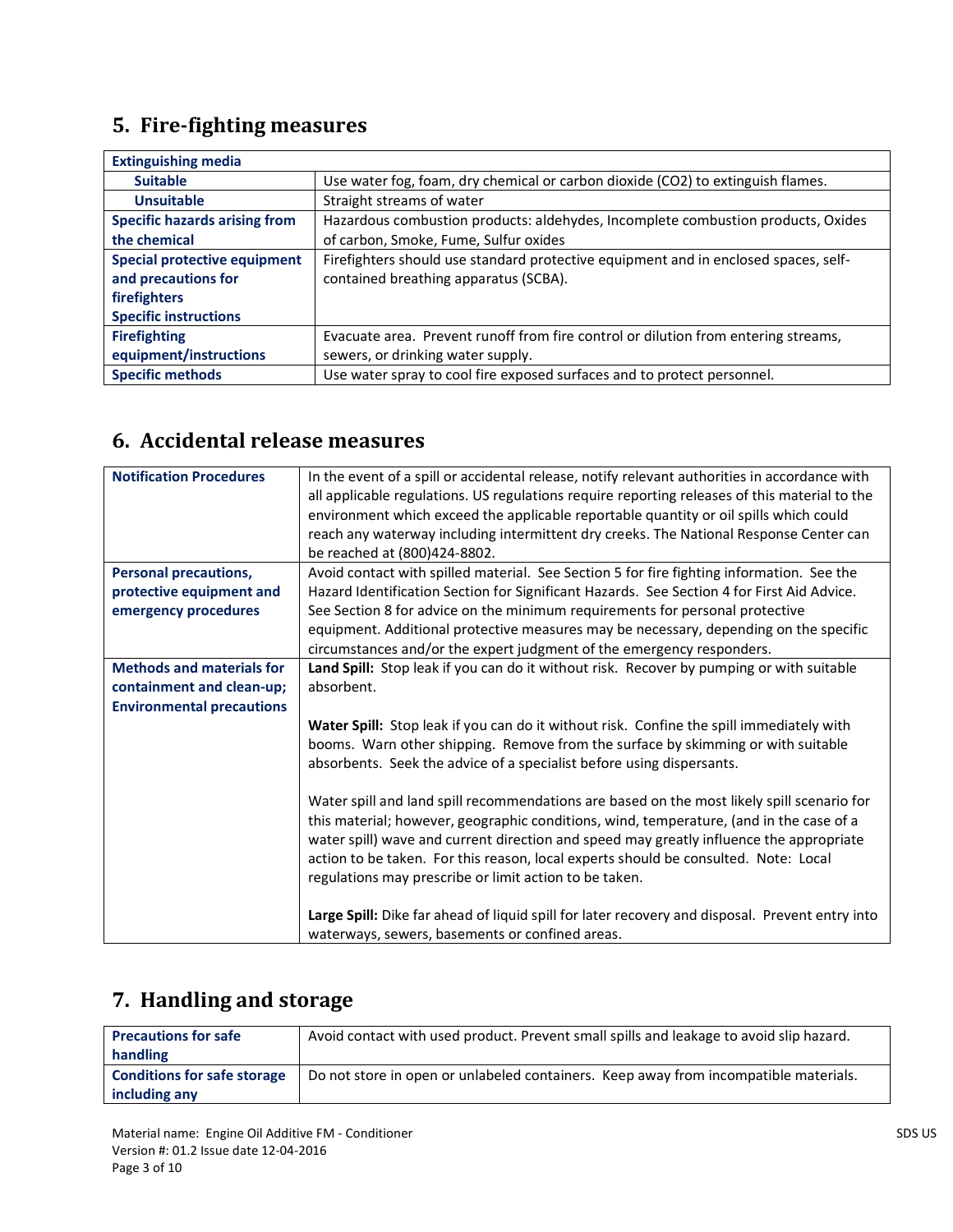| incompatibilities     |                                                                                                                                                                                                                                                                                                                                                                                                                                                                                                                                                                                                                                                                          |
|-----------------------|--------------------------------------------------------------------------------------------------------------------------------------------------------------------------------------------------------------------------------------------------------------------------------------------------------------------------------------------------------------------------------------------------------------------------------------------------------------------------------------------------------------------------------------------------------------------------------------------------------------------------------------------------------------------------|
| <b>Combustibility</b> | Material can accumulate static charges which may cause an electrical spark (ignition                                                                                                                                                                                                                                                                                                                                                                                                                                                                                                                                                                                     |
| <b>Classification</b> | source). When the material is handled in bulk, an electrical spark could ignite any                                                                                                                                                                                                                                                                                                                                                                                                                                                                                                                                                                                      |
|                       | flammable vapors from liquids or residues that may be present (e.g., during switch-loading<br>operations). Use proper bonding and/or ground procedures. However, bonding and<br>grounds may not eliminate the hazard from static accumulation. Consult local applicable<br>standards for guidance. Additional references include American Petroleum Institute 2003<br>(Protection Against Ignitions Arising out of Static, Lightning and Stray Currents) or National<br>Fire Protection Agency 77 (Recommended Practice on Static Electricity) or CENELEC<br>CLC/TR 50404 (Electrostatics - Code of practice for the avoidance of hazards due to static<br>electricity). |

# **8. Exposure controls/personal protection**

| U.S. OSHA Table Z-1 limits for Air Contaminants (29 CFR 1910.1000) |                        |                  |                    |
|--------------------------------------------------------------------|------------------------|------------------|--------------------|
| <b>Components</b>                                                  | <b>Type</b>            | Value            | <b>Source</b>      |
|                                                                    |                        |                  |                    |
| CATALYTIC DEWAXED LIGHT PARAFFINIC<br>OIL (PETROLEUM)              | Mist.                  | $5 \text{ mg/m}$ | OSHA <sub>Z1</sub> |
| CATALYTIC DEWAXED LIGHT PARAFFINIC<br>OIL (PETROLEUM)              | Inhalable<br>fraction. | $5 \text{ mg/m}$ | ACGIH              |
| CATALYTIC DEWAXED LIGHT PARAFFINIC<br>OIL (PETROLEUM)              | Mist.                  | $5 \text{ mg/m}$ | ACGIH              |

| Appropriate engineering controls     | The level of protection and types of controls necessary will vary        |
|--------------------------------------|--------------------------------------------------------------------------|
|                                      | depending upon potential exposure conditions. Control measures to        |
|                                      | consider:                                                                |
|                                      | No special requirements under ordinary conditions of use and with        |
|                                      | adequate ventilation.                                                    |
| Individual protection measures, such | Personal protective equipment selections vary based on potential         |
| as personal protective Equipment     | exposure conditions such as applications, handling practices,            |
|                                      | concentration and ventilation. Information on the selection of           |
|                                      | protective equipment for use with this material, as provided below, is   |
|                                      | based upon intended, normal usage.                                       |
| Eye/face protection                  | If contact is likely, safety glasses with side shields are recommended.  |
| Skin protection                      | Any specific clothing information provided is based on published         |
|                                      | literature or manufacturer data. The types of clothing to be considered  |
|                                      | for this material include:                                               |
|                                      | No skin protection is ordinarily required under normal conditions of     |
|                                      | use. In accordance with good industrial hygiene practices, precautions   |
|                                      | should be taken to avoid skin contact                                    |
| Hand protection                      | Any specific glove information provided is based on published literature |
|                                      | and glove manufacturer data. Glove suitability and breakthrough time     |
|                                      | will differ depending on the specific use conditions. Contact the glove  |
|                                      | manufacturer for specific advice on glove selection and breakthrough     |
|                                      | times for your use conditions. Inspect and replace worn or damaged       |
|                                      | gloves. The types of gloves to be considered for this material include:  |
|                                      | No protection is ordinarily required under normal conditions of use.     |
| Other                                |                                                                          |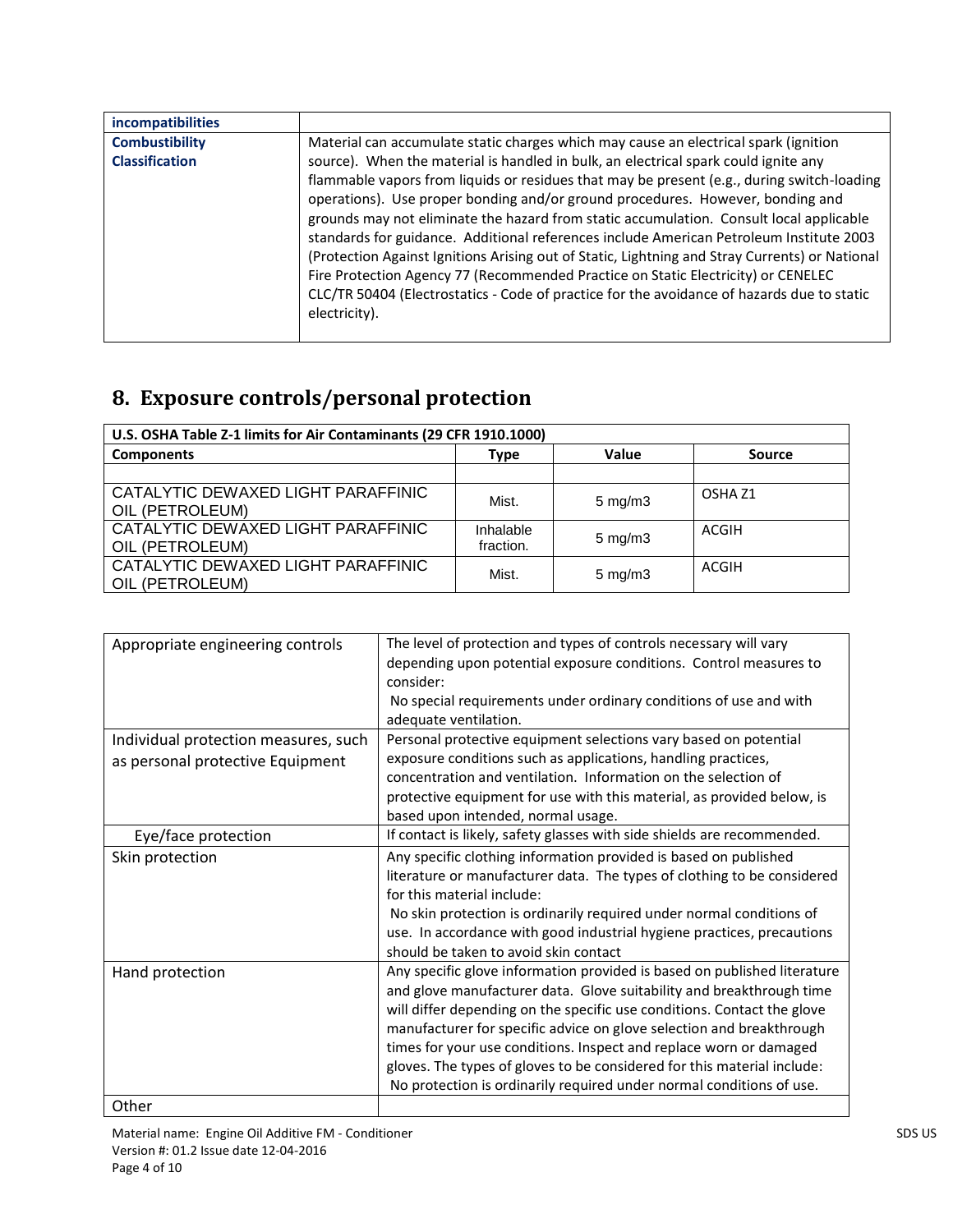| Respiratory protection         | If engineering controls do not maintain airborne contaminant<br>concentrations at a level which is adequate to protect worker health,<br>an approved respirator may be appropriate. Respirator selection, use,<br>and maintenance must be in accordance with regulatory requirements,<br>if applicable. Types of respirators to be considered for this material<br>include:<br>No special requirements under ordinary conditions of use and with |
|--------------------------------|--------------------------------------------------------------------------------------------------------------------------------------------------------------------------------------------------------------------------------------------------------------------------------------------------------------------------------------------------------------------------------------------------------------------------------------------------|
|                                | adequate ventilation.<br>For high airborne concentrations, use an approved supplied-air<br>respirator, operated in positive pressure mode. Supplied air respirators<br>with an escape bottle may be appropriate when oxygen levels are<br>inadequate, gas/vapor warning properties are poor, or if air purifying<br>filter capacity/rating may be exceeded                                                                                       |
| Thermal hazards                |                                                                                                                                                                                                                                                                                                                                                                                                                                                  |
| General hygiene considerations | Comply with applicable environmental regulations limiting discharge to<br>air, water and soil. Protect the environment by applying appropriate<br>control measures to prevent or limit emissions.                                                                                                                                                                                                                                                |

# **9. Physical and chemical properties**

| Appearance                                                                 |                                                                 |  |
|----------------------------------------------------------------------------|-----------------------------------------------------------------|--|
| <b>Physical state</b>                                                      | Liquid                                                          |  |
| <b>Form</b>                                                                | Liquid                                                          |  |
| <b>Color</b>                                                               | Brown                                                           |  |
| Odor                                                                       | Characteristic                                                  |  |
| <b>Odor threshold</b>                                                      | N/D                                                             |  |
| <b>Flash point</b>                                                         | 210°C (in open crucible)                                        |  |
| <b>Vapor pressure</b>                                                      | 0.013 kPa (0.1 mm Hg) @ 20°C                                    |  |
| <b>Viscosity</b>                                                           | 14.5 Kinematic viscosity at $100^{\circ}$ C, mm <sup>2</sup> /s |  |
| <b>Viscosity index</b>                                                     | 140                                                             |  |
| pH                                                                         | Alkalinity, mg $KOH/g = 9.5$                                    |  |
| <b>Boiling point / range</b>                                               | $>316^{\circ}C$                                                 |  |
| <b>Autoignition Temperature</b>                                            | N/D                                                             |  |
| <b>Melting point / range</b>                                               | Not available                                                   |  |
| <b>Relative density/specific gravity</b>                                   | Not available                                                   |  |
| <b>Density</b>                                                             | 882 kg/m <sup>2</sup> @20°C                                     |  |
| <b>Evaporation rate</b>                                                    | N/D                                                             |  |
| <b>Flammability (solid, gas)</b>                                           | <b>NA</b>                                                       |  |
| Upper/lower flammability or explosive limits (approximate volume % in air) |                                                                 |  |
| Flammability limit - lower (%)                                             | 0.9                                                             |  |
| Flammability limit - upper (%)                                             | 7.0                                                             |  |
| Vapor density (Air = $1$ )                                                 | >2 @ 101 kPa                                                    |  |
| Solubility(ies)                                                            |                                                                 |  |
| <b>Solubility (water)</b>                                                  | Negligible                                                      |  |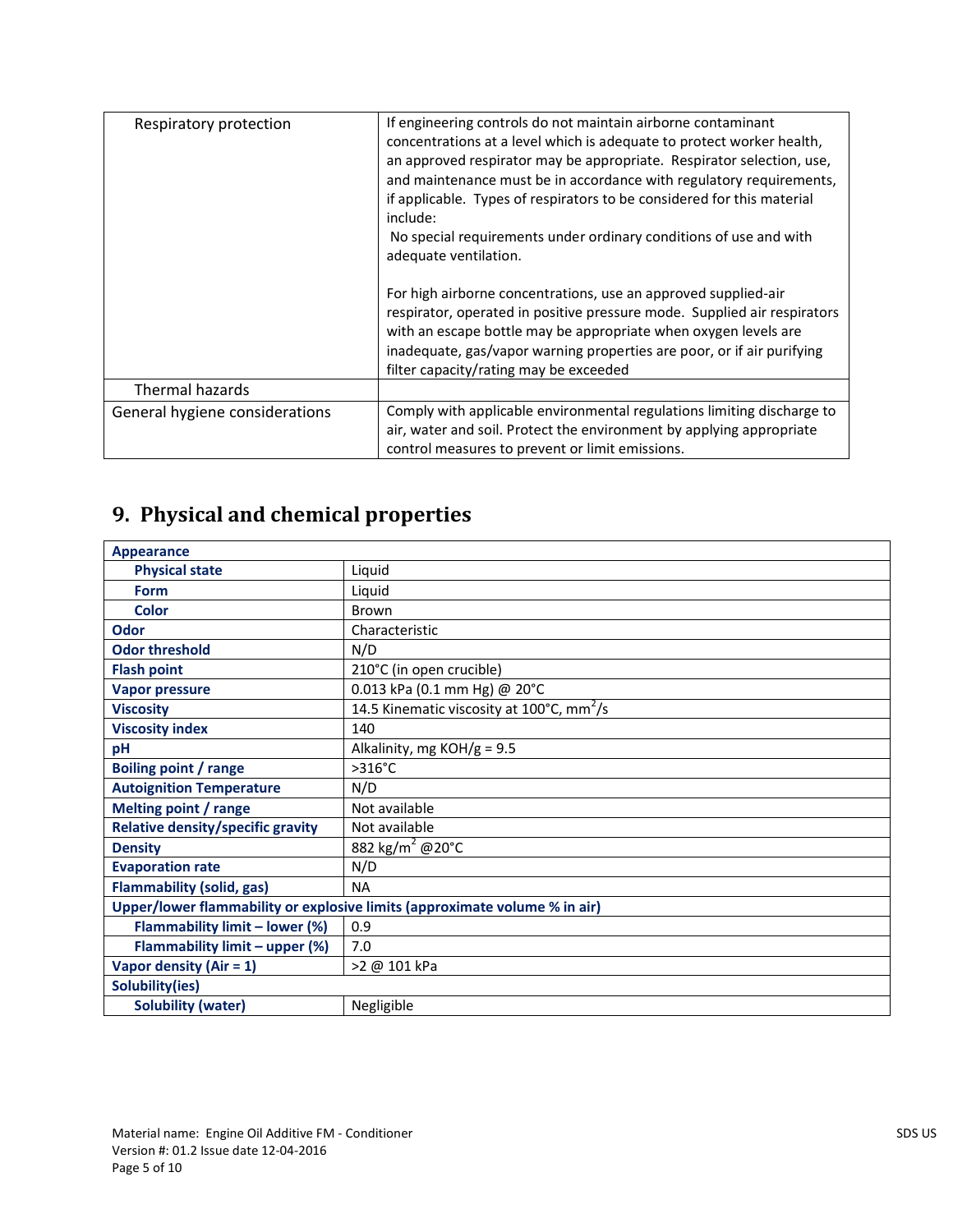# **10. Stability and reactivity**

| <b>Reactivity</b>               | See sub-sections below.                              |
|---------------------------------|------------------------------------------------------|
| <b>Chemical stability</b>       | Material is stable under normal conditions.          |
| <b>Conditions to avoid</b>      | Excessive heat. High energy sources of ignition.     |
| <b>Possibility of hazardous</b> | Hazardous polymerization will not occur.             |
| reactions                       |                                                      |
| <b>Incompatibility with</b>     | Avoid strong oxidizers.                              |
| various                         |                                                      |
| substances/Hazardous            |                                                      |
| <b>Reactions</b>                |                                                      |
| <b>Hazardous decomposition</b>  | Material does not decompose at ambient temperatures. |
| products                        |                                                      |

# **11. Toxicological information**

### **INFORMATION ON TOXICOLOGICAL EFFECTS**

| <b>Hazard Class</b>                          | <b>Conclusion / Remarks</b>                                      |
|----------------------------------------------|------------------------------------------------------------------|
| Inhalation                                   |                                                                  |
| Acute Toxicity: No end point data for        | Minimally Toxic. Based on assessment of the components.          |
| material.                                    |                                                                  |
| Irritation: No end point data for material.  | Negligible hazard at ambient/normal handling temperatures.       |
| Ingestion                                    |                                                                  |
| Acute Toxicity: No end point data for        | Minimally Toxic. Based on assessment of the components.          |
| material.                                    |                                                                  |
| <b>Skin</b>                                  |                                                                  |
| Acute Toxicity: No end point data for        | Minimally Toxic. Based on assessment of the components.          |
| material.                                    |                                                                  |
| Skin Corrosion/Irritation: No end point data | Negligible irritation to skin at ambient temperatures. Based on  |
| for material.                                | assessment of the components.                                    |
| Eye                                          |                                                                  |
| Serious Eye Damage/Irritation: No end        | May cause mild, short-lasting discomfort to eyes. Based on       |
| point data for material.                     | assessment of the components.                                    |
| <b>Sensitization</b>                         |                                                                  |
| Respiratory Sensitization: No end point      | Not expected to be a respiratory sensitizer.                     |
| data for material.                           |                                                                  |
| Skin Sensitization: No end point data for    | Not expected to be a skin sensitizer. Based on assessment of the |
| material.                                    | components.                                                      |
| Aspiration: Data available.                  | Not expected to be an aspiration hazard. Based on physico-       |
|                                              | chemical properties of the material.                             |
| Germ Cell Mutagenicity: No end point data    | Not expected to be a germ cell mutagen. Based on assessment of   |
| for material.                                | the components.                                                  |
| Carcinogenicity: No end point data for       | Not expected to cause cancer. Based on assessment of the         |
| material.                                    | components.                                                      |
| Reproductive Toxicity: No end point data     | Not expected to be a reproductive toxicant. Based on             |
| for material.                                | assessment of the components.                                    |
| Lactation: No end point data for material.   | Not expected to cause harm to breast-fed children.               |
| <b>Specific Target Organ Toxicity (STOT)</b> |                                                                  |
| Single Exposure: No end point data for       | Not expected to cause organ damage from a single exposure.       |
| material.                                    |                                                                  |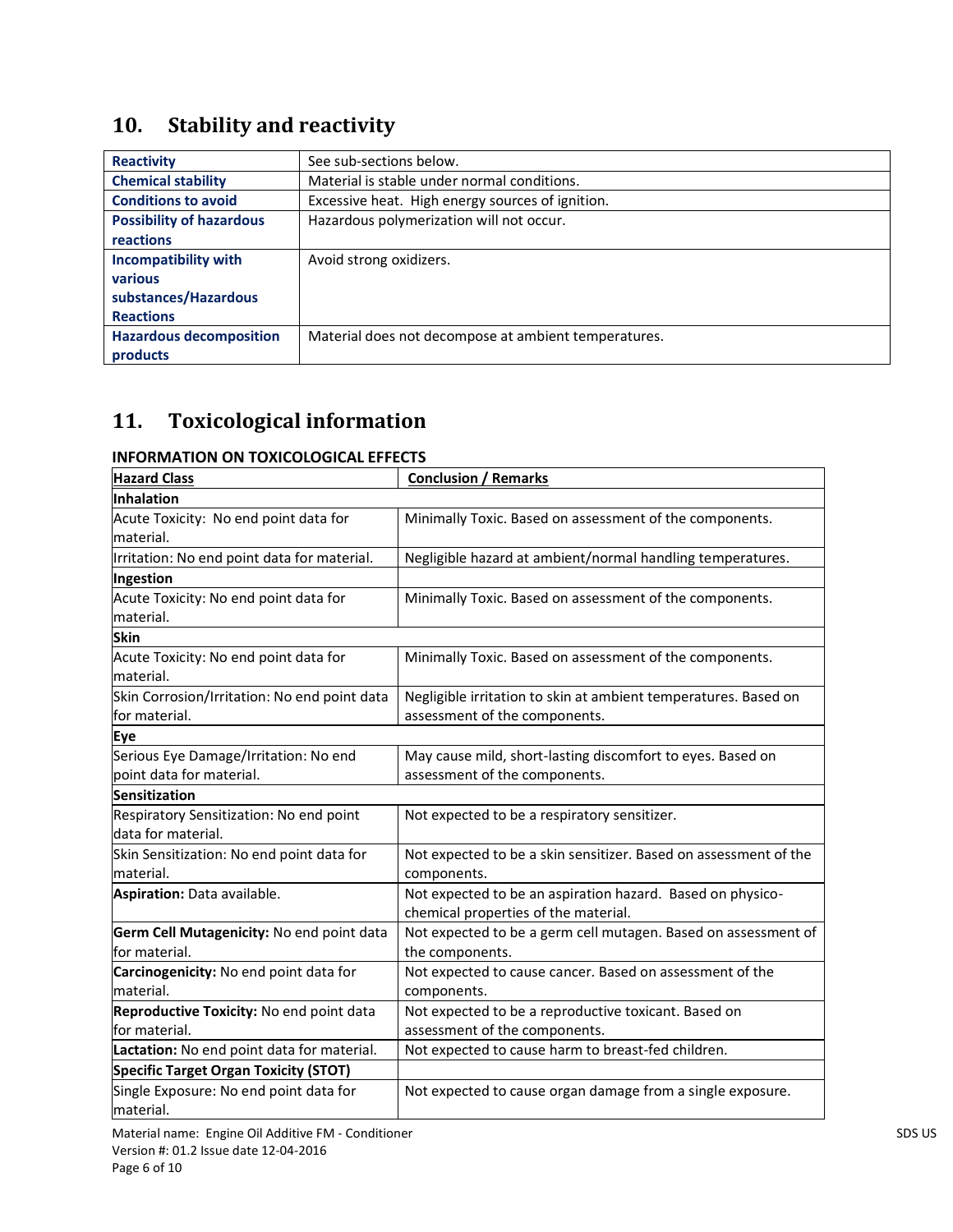| Repeated Exposure: No end point data for | Not expected to cause organ damage from prolonged or      |
|------------------------------------------|-----------------------------------------------------------|
| lmaterial.                               | repeated exposure. Based on assessment of the components. |

### **OTHER INFORMATION**

#### **For the product itself:**

Diesel engine oils: Not carcinogenic in animal tests. Used and unused diesel engine oils did not produce any carcinogenic effects in chronic mouse skin painting studies.

Oils that are used in gasoline engines may become hazardous and display the following properties: Carcinogenic in animal tests. Caused mutations in vitro. Possible allergen and photoallergen. Contains polycyclic aromatic compounds (PAC) from combustion products of gasoline and/or thermal degradation products.

#### **Contains:**

Semi-synthetic base oils and small quantities of trace elements: Not expected to cause significant health effects under conditions of normal use, based on laboratory studies with the same or similar materials. Not mutagenic or genotoxic. Not sensitizing in test animals and humans.

#### **The following ingredients are cited on the lists below:** None.

|                | --REGULATORY LISTS SEARCHED-- |                 |
|----------------|-------------------------------|-----------------|
| $1 =$ NTP CARC | $3 = IARC 1$                  | $5 = IARC2B$    |
| $2 = NTP$ SUS  | $4 = IARC 2A$                 | $6 = OSHA CARC$ |

### **12. Ecological information**

The information given is based on data available for the material, the components of the material, and similar materials.

| <b>Ecotoxicity</b>      | Material -- Not expected to be harmful to aquatic organisms.                             |
|-------------------------|------------------------------------------------------------------------------------------|
| <b>Persistence and</b>  | Expected to partition to sediment and wastewater solids.                                 |
| biodegradability        |                                                                                          |
| <b>Mobility in soil</b> | Base oil component -- Low solubility and floats and is expected to migrate from water to |
|                         | the land.                                                                                |

### **13. Disposal considerations**

Disposal recommendations based on material as supplied. Disposal must be in accordance with current applicable laws and regulations, and material characteristics at time of disposal.

| <b>Disposal instructions</b> | Product is suitable for burning in an enclosed controlled burner for fuel value or disposal<br>by supervised incineration at very high temperatures to prevent formation of undesirable<br>combustion products. Protect the environment. Dispose of used oil at designated sites.<br>Minimize skin contact. Do not mix used oils with solvents, brake fluids or coolants                                                                                                                    |
|------------------------------|---------------------------------------------------------------------------------------------------------------------------------------------------------------------------------------------------------------------------------------------------------------------------------------------------------------------------------------------------------------------------------------------------------------------------------------------------------------------------------------------|
| Hazardous waste code         | RCRA Information: The unused product, in our opinion, is not specifically listed by the EPA<br>as a hazardous waste (40 CFR, Part 261D), nor is it formulated to contain materials which<br>are listed as hazardous wastes. It does not exhibit the hazardous characteristics of<br>ignitability, corrositivity or reactivity and is not formulated with contaminants as<br>determined by the Toxicity Characteristic Leaching Procedure (TCLP). However, used<br>product may be regulated. |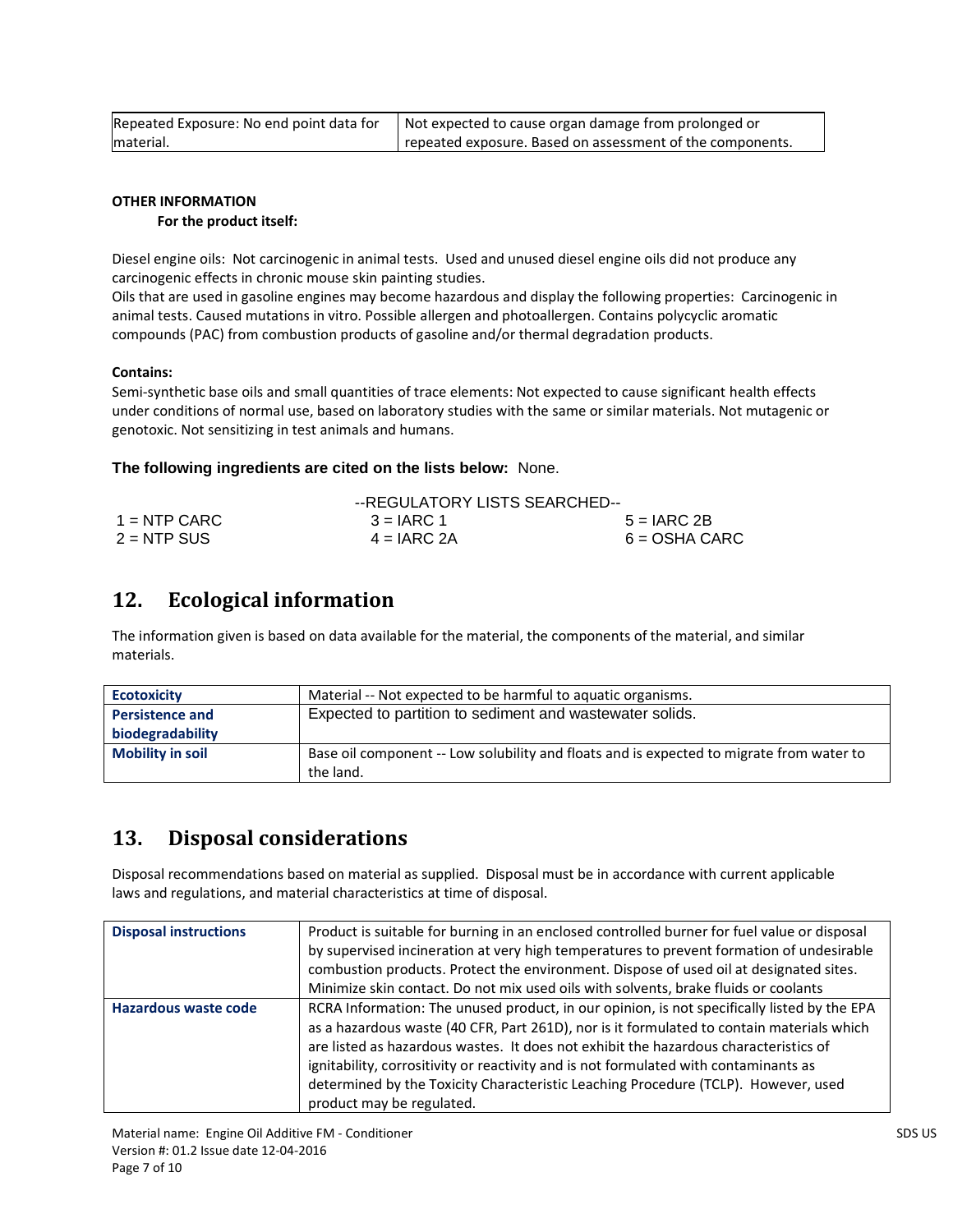| <b>Waste from residues /</b>  | Warning Empty Container Warning (where applicable): Empty containers may contain          |
|-------------------------------|-------------------------------------------------------------------------------------------|
| unused products               | residue and can be dangerous. Do not attempt to refill or clean containers without proper |
| <b>Contaminated packaging</b> | instructions. Empty drums should be completely drained and safely stored until            |
|                               | appropriately reconditioned or disposed. Empty containers should be taken for recycling,  |
|                               | recovery, or disposal through suitably qualified or licensed contractor and in accordance |
|                               | with governmental regulations. DO NOT PRESSURISE, CUT, WELD, BRAZE, SOLDER, DRILL,        |
|                               | GRIND, OR EXPOSE SUCH CONTAINERS TO HEAT, FLAME, SPARKS, STATIC ELECTRICITY, OR           |
|                               | OTHER SOURCES OF IGNITION. THEY MAY EXPLODE AND CAUSE INJURY OR DEATH.                    |

# **14. Transport information**

| <b>DOT</b> (land) | Not regulated for land transport                       |
|-------------------|--------------------------------------------------------|
| $IATA$ (*air)     | Not regulated for air transport                        |
| <b>IMDG</b> (sea) | Not regulated for sea transport according to IMDG-code |
| <b>TDG (land)</b> | Not regulated for land transport                       |

# **15. Regulatory information**

| <b>OSHA Hazard</b>                                    | This material is not considered hazardous in accordance with OSHA HazCom 2012, 29 CFR |  |  |
|-------------------------------------------------------|---------------------------------------------------------------------------------------|--|--|
| <b>Communications Standard</b>                        | 1910.1200.                                                                            |  |  |
|                                                       | TSCA Section 12(b) Export Notification (40 CFR 707, Subpt. D)                         |  |  |
|                                                       | Not regulated                                                                         |  |  |
| <b>CERCLA Hazardous Substance List (40 CFR 302.4)</b> |                                                                                       |  |  |
|                                                       | Not listed.                                                                           |  |  |
| <b>SARA 304 Emergency release notification</b>        |                                                                                       |  |  |
|                                                       | Not regulated.                                                                        |  |  |
|                                                       | OSHA Specifically Regulated Substances (29 CFR 1910.1001-1050)                        |  |  |
|                                                       | Not listed.                                                                           |  |  |
|                                                       | <b>Superfund Amendments and Reauthorization Act of 1986 (SARA)</b>                    |  |  |
| <b>Hazard categories</b>                              | Immediate Hazard - No                                                                 |  |  |
|                                                       | Delayed Hazard - Yes                                                                  |  |  |
|                                                       | Fire Hazard - No                                                                      |  |  |
|                                                       | Pressure Hazard - No                                                                  |  |  |
|                                                       | Reactivity Hazard - No                                                                |  |  |
| <b>SARA 302 Extremely</b>                             | Not listed.                                                                           |  |  |
| hazard substance                                      |                                                                                       |  |  |
| <b>SARA 311/312</b>                                   | No.                                                                                   |  |  |
| <b>Hazardous chemical</b>                             |                                                                                       |  |  |
| <b>SARA 313 (TRI</b>                                  | Not regulated.                                                                        |  |  |
| reporting)                                            |                                                                                       |  |  |
| <b>Other federal regulations</b>                      |                                                                                       |  |  |
| <b>Clean Air Act Section</b>                          | Not regulated                                                                         |  |  |
| <b>112 Hazardous Air</b>                              |                                                                                       |  |  |
| <b>Pollutants List</b>                                |                                                                                       |  |  |
| <b>Clean Air Act Section</b>                          | Not regulated                                                                         |  |  |
| 112 <sup>®</sup> Accidental Release                   |                                                                                       |  |  |
| <b>Prevention (40 CFR</b>                             |                                                                                       |  |  |
| 68.130)                                               |                                                                                       |  |  |
| <b>Safe Drinking Water Act</b>                        | Not regulated                                                                         |  |  |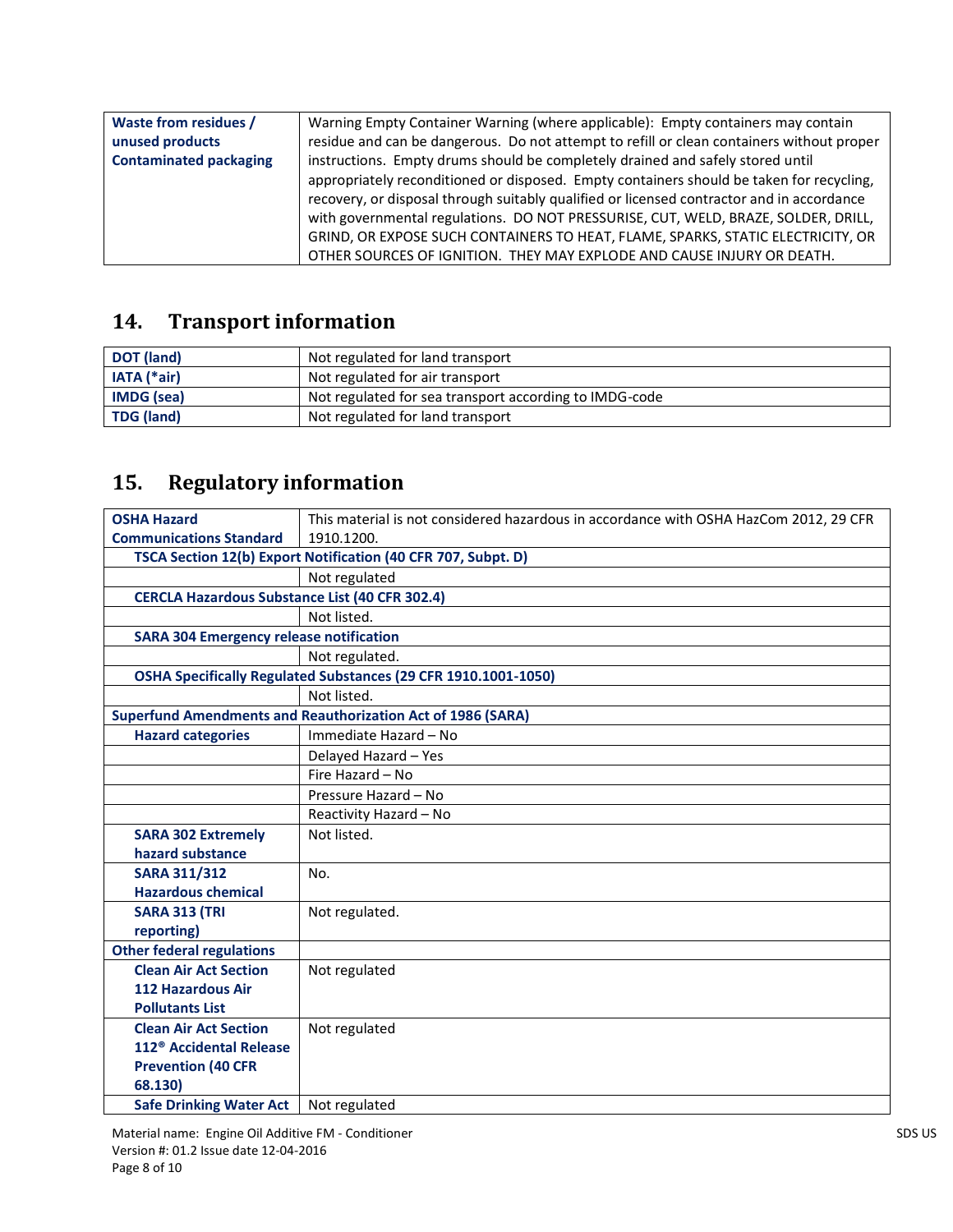| <b>US state regulations</b>   |                                                                                         |
|-------------------------------|-----------------------------------------------------------------------------------------|
| <b>US. California</b>         | Not listed.                                                                             |
| <b>Controlled Substances.</b> |                                                                                         |
| <b>CA Dept. of Justice</b>    |                                                                                         |
| (California Health and        |                                                                                         |
| <b>Safety Code Section</b>    |                                                                                         |
| 11100)                        |                                                                                         |
| US. California.               | Distillates ((petroleum)                                                                |
| <b>Candidate Chemicals</b>    |                                                                                         |
| <b>List. Safer Consumer</b>   |                                                                                         |
| <b>Products Regulations</b>   |                                                                                         |
| (Cal. Code Regs, tit.22,      |                                                                                         |
| 69502.3, subd.(a))            |                                                                                         |
| <b>US. Massachusetts RTK</b>  |                                                                                         |
| - Substance List              |                                                                                         |
| <b>US. New Jersey Worker</b>  | Not listed                                                                              |
| and Community Right-          |                                                                                         |
| to-Know Act                   |                                                                                         |
| <b>US. Pennsylvania</b>       | Not listed                                                                              |
| <b>Worker and community</b>   |                                                                                         |
| <b>Right-to-Know Law</b>      |                                                                                         |
| <b>US. Rhode Island RTK</b>   | Not regulated                                                                           |
| <b>US. California</b>         | California Safe Drinking Water and Toxic Enforcement Act of 1986 (Proposition 65): This |
| <b>Proposition 65</b>         | material is not known to contain any chemicals currently listed as carcinogens or       |
|                               | reproductive toxins                                                                     |

### **16. Other information**

| <b>Key to abbreviations</b> | NMPI = Nano Materials and Processes, Inc.                                                                                                                                                                                                                                                                                                         |
|-----------------------------|---------------------------------------------------------------------------------------------------------------------------------------------------------------------------------------------------------------------------------------------------------------------------------------------------------------------------------------------------|
|                             | DSND = detonation synthesis nanodiamond(s)                                                                                                                                                                                                                                                                                                        |
|                             | H304: May be fatal if swallowed and enters airways; Aspiration, Cat 1                                                                                                                                                                                                                                                                             |
|                             | H315: Causes skin irritation; Skin Corr/Irritation, Cat 2                                                                                                                                                                                                                                                                                         |
|                             | H318: Causes serious eye damage; Serious Eye Damage/Irr, Cat 1                                                                                                                                                                                                                                                                                    |
|                             | H401: Toxic to aquatic life; Acute Env Tox, Cat 2                                                                                                                                                                                                                                                                                                 |
|                             | H411: Toxic to aquatic life with long lasting effects; Chronic Env Tox, Cat 2                                                                                                                                                                                                                                                                     |
|                             | H413: May cause long lasting harmful effects to aquatic life; Chronic Env Tox, Cat 4                                                                                                                                                                                                                                                              |
| <b>History</b>              |                                                                                                                                                                                                                                                                                                                                                   |
| Date of issue               | 11-25-2015                                                                                                                                                                                                                                                                                                                                        |
| <b>Version#</b>             | 1                                                                                                                                                                                                                                                                                                                                                 |
| <b>Notice to reader</b>     | The information and recommendations contained herein are, to the best of NMPI's                                                                                                                                                                                                                                                                   |
|                             | knowledge and belief, accurate and reliable as of the date issued.                                                                                                                                                                                                                                                                                |
|                             | All reasonably practicable steps have been taken to ensure this data sheet and the health,<br>safety and environmental information contained in it is accurate as of the date specified<br>below. No warranty or representation, express or implied is made as to the accuracy or<br>completeness of the data and information in this data sheet. |
|                             | The data and advice given apply when the product is sold for the stated application or<br>applications. You should not use the product other than for the stated application or<br>applications without seeking advice from NMPI.                                                                                                                 |